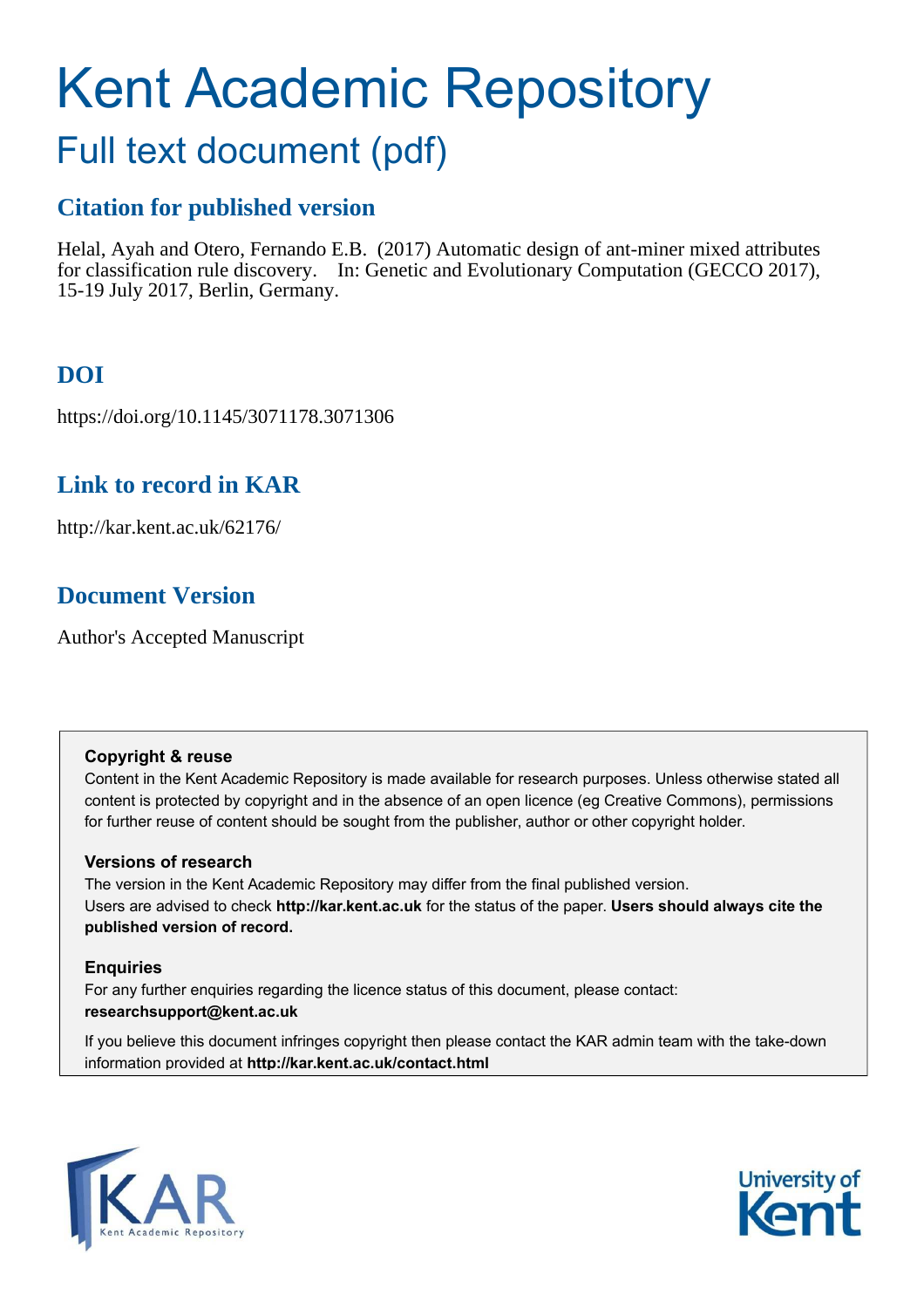### Automatic Design of Ant-Miner Mixed Attributes for Classification Rule Discovery

Ayah Helal School of Computing University of Kent Chatham Maritime, UK amh58@kent.ac.uk

#### ABSTRACT

Ant-Miner Mixed Attributes (Ant-Miner<sub>MA</sub>) was inspired and built based on ACO<sub>MV</sub>, which uses an archive-based pheromone model to cope with mixed attribute types. On the one hand, the use of an archive-based pheromone model improved signicantly the runtime of Ant-Miner<sub>MA</sub> and helped to eliminate the need for discretisation procedure when dealing with continuous attributes. On the other hand, the graph-based pheromone model showed superiority when dealing with datasets containing a large size of attributes, as the graph helps the algorithm to easily identify good attributes. In this paper, we propose an automatic design framework to incorporate the graph-based model along with the archive-based model in the rule creation process. We compared the automatically designed hybrid algorithm against existing ACObased algorithms: one using a graph-based pheromone model and one using an archive-based pheromone model. Our results show that the hybrid algorithm improves the predictive quality over both the base archive-based and graph-based algorithms.

#### CCS CONCEPTS

•Computing methodologies  $\rightarrow$  Supervised learning by classification;

#### **KEYWORDS**

Ant Colony Optimization; data mining; classification rules; sequential covering

#### ACM Reference format:

Ayah Helal and Fernando E. B. Otero. 2017. Automatic Design of Ant-Miner Mixed Attributes for Classification Rule Discovery. In Proceedings of GECCO '17, Berlin, Germany, July 15-19, 2017, [8](#page-7-0) pages. DOI: http://dx.doi.org/10.1145/3071178.3071306

#### 1 INTRODUCTION

Ant Colony Optimization (ACO) [\[2\]](#page-7-1) was originally designed to solve optimization problems in discrete search spaces, where solutions are defined by the path taken by each ant. A graph-based

GECCO '17, Berlin, Germany

© 2017 Copyright held by the owner/author(s). Publication rights licensed to ACM. 978-1-4503-4920-8/17/07. . . \$15.00

DOI: http://dx.doi.org/10.1145/3071178.3071306

Fernando E. B. Otero School of Computing University of Kent Chatham Maritime, UK F.E.B.Otero@kent.ac.uk

pheromone model is used to guide the ants in a discrete search space, where solution components are represented by nodes of the graph. Recently, Liao et al. [\[7\]](#page-7-2) proposed the Ant Colony Optimization for Mixed Variables ( $ACO_{MV}$ ), a new approach for  $ACO$  to handle mixed variables (continuous and discrete) optimization problems. ACOMV uses an archive-based pheromone model to guide the ants in the mixed variables search space, employing different sampling strategies according to the variable type.

Ant-Miner [\[18\]](#page-7-3) uses the principles behind the ACO meta-heuristic to build classification rules in data mining context. The best quality ant deposits pheromone on each used node as an indication of the current best attributes. This allows ants to learn and select the most effective attributes to use in rule creation. Originally proposed to handle data mining problems with discrete attributes, Ant-Miner was subsequently extended to handle continuous attributes in [\[15,](#page-7-4) [16\]](#page-7-5). Recently, this work has been further extended to handle continuous, categorical and ordinal attributes in the Ant-Miner<sub>MA</sub> algorithm [\[4\]](#page-7-6). Ant-Miner<sub>MA</sub> achieves this feature by using an archive-based model to cope with the various types of attributes presented by the classification problem at hand, improving significantly the runtime when dealing with continuous attributes.

In this paper we propose a framework to incorporate the graphbased model of Ant-Miner in the rule creation process, along with the archive-based model. The graph-based model allows the algorithm to select the best attributes when creating classification rules, while the archive allows the algorithm to deal with different attributes types.

The remainder of this paper is organised as follows. We begin by reviewing the Ant-Miner algorithm in Section [2.](#page-0-0) We then present our automatically configurable approach in Section [3.](#page-1-0) Computation results are presented in Section [4,](#page-5-0) and conclusions and future directions are discussed in Section [5.](#page-7-7)

#### 2 BACKGROUND

<span id="page-1-0"></span>In this section, we will discuses the two main approaches for applying ACO in classification problems. We first review the original graph-based approach employed in Ant-Miner algorithm. Then, we present an overview of the archive-based algorithm Ant-Miner $_{\text{MA}}$ .

#### 2.1 Graph-based Pheromone Model

Graph-based approaches started with Ant-Miner [\[18\]](#page-7-3), which was limited to discrete datasets only. Continuous attributes were discretised in a pre-processing stage and used as nominal attributes. Ant-Miner uses a graph-based approach to extract IF-THEN classification rules from data. Let  $r$  be a rule, each rule is a  $n$ -dimensional vector of terms  $t_n$  that are joined by ANDs, such as IF  $t_1$  AND  $t_2$ 

Permission to make digital or hard copies of all or part of this work for personal or classroom use is granted without fee provided that copies are not made or distributed for profit or commercial advantage and that copies bear this notice and the full citation on the first page. Copyrights for components of this work owned by others than the  $\,$ author(s) must be honored. Abstracting with credit is permitted. To copy otherwise, or republish, to post on servers or to redistribute to lists, requires prior specific permission and/or a fee. Request permissions from permissions@acm.org.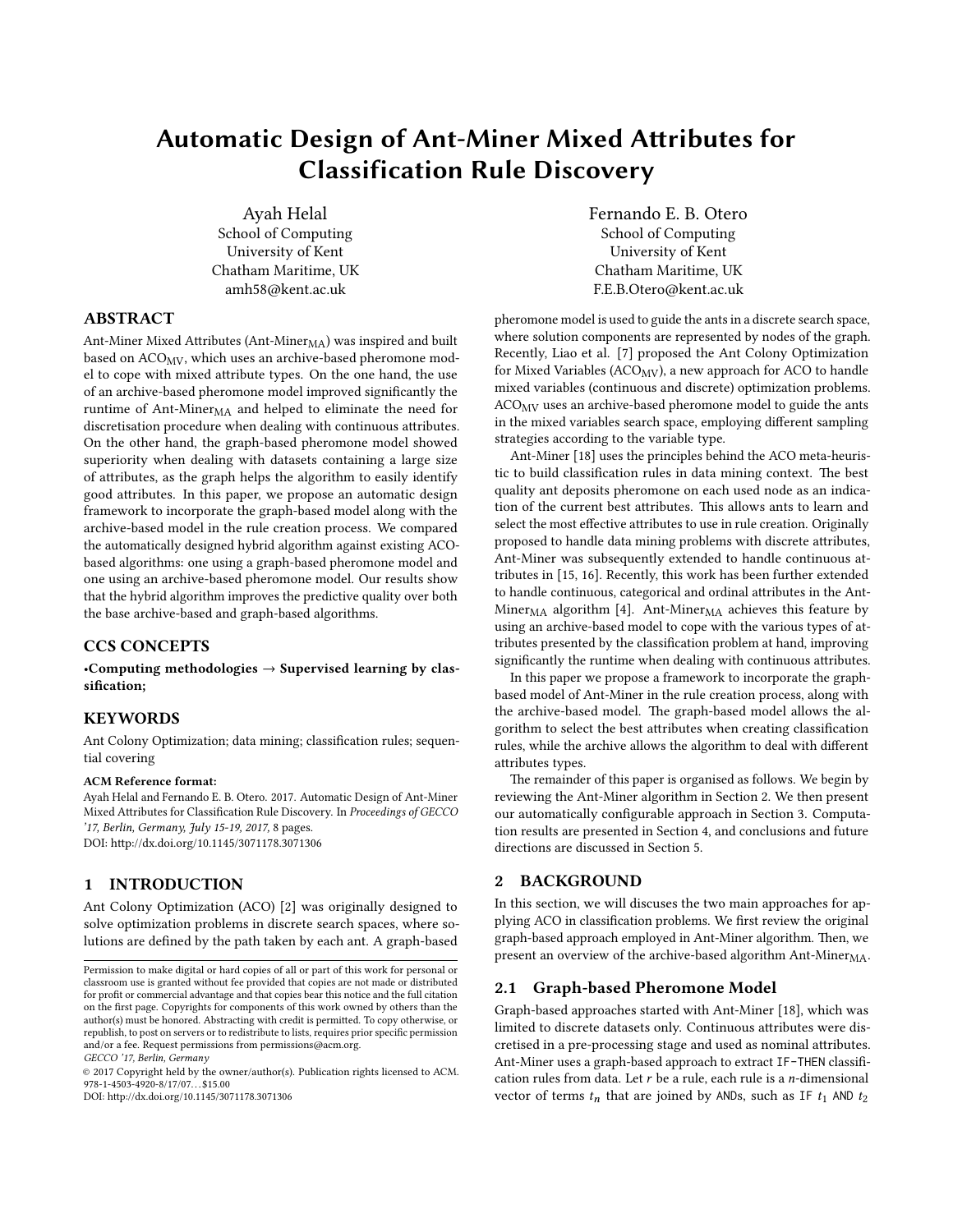... AND  $t_n$  THEN class. Each term  $t_i$  consists of a tuple (attribute, operator, value) and the class is the value predicted by the rule.

<span id="page-2-1"></span>The Ant-Miner construction graph consists of a fully connected graph. Let  $a_i$  be a nominal attribute and  $v_{ij}$  be the *j*-th value of  $a_i$ attribute. For  $j = 1, ..., D_i$ , where  $D_i$  is the number of values in the domain of attribute  $a_i$ . Each  $v_{ij}$  is added as a node  $(a_i, =, v_{ij})$  to the graph. Suppose an ant  $l$  is creating a rule  $r_l$ . It starts with an empty rule at node  $x$  and probabilistically chooses to visit a node  $y$ based on the amount of pheromone and heuristic information. This process is repeated until the ant cannot add more nodes to the rule.

Martens et al. [\[13\]](#page-7-8) reviewed several extensions of Ant-Miner. Ant-Miner2 [\[10\]](#page-7-9) added a somewhat simpler heuristic function us-ing density estimation, while Ant-Miner3 [\[9\]](#page-7-10) modified the rule update mechanism and increased exploration by means of a different transition rule. Ant-Miner+ [\[14\]](#page-7-11) extended Ant-Miner with a class-based heuristic information, where an ant pre-selects the predicted class value and extracts a rule accordingly. It also employs a different pheromone initialization and update procedure based on  $MAX-MIN$  Ant System (MMAS) [\[21\]](#page-7-12), and copes with ordinal attributes by using a simplified construction graph.

cAnt-Miner was proposed by Otero et al. [\[15,](#page-7-4) [16\]](#page-7-5), where a dynamic entropy-based discretisation method is proposed for handling continuous attributes during the rule construction process. The use of the minimum description length principle in cAnt-Miner allow construction of discrete intervals with lower and upper bounds. cAnt-Miner's pheromone model added a node for each continuous attribute. When a node representing a continuous attribute is selected, the dynamic discretisation procedure is used to choose an operator and value to create a term in the form  $(a_i \le v_{ij})$ ,  $(a_i > v_{ij})$ or  $(v_{1ij} < a_i \le v_{2ij})$ .

cAnt-Miner<sub>PB</sub> was proposed by Otero et al. [\[17\]](#page-7-13), which included a new strategy to create a list of rules. Each ant would create a complete list of rules at each iteration, rather than just one rule at a time. One important characteristic of the new strategy is that ants are guided by the quality of a complete list of rules, allowing the algorithm to cope better with the problem of rule interation. Ant-Miner<sub>PAE</sub> proposed by Yang et al. [\[22\]](#page-7-14) extended cAnt-Miner<sub>PB</sub>by incorporating a principal of attraction and exclusion of pheromone.

The graph-based pheromone model has been heavily researched since the introduction of Ant-Miner. An alternative approach of extending Ant-Miner is the implementation of a hybrid approach, such as PSO/ACO2 [\[5\]](#page-7-15). The main motivation is to combine the strength points of both PSO and ACO approaches: PSO is known to cope well with continuous-valued attributes, while ACO naturally handles nominal-valued ones.

#### 2.2 Archive-based Pheromone Model

Ant-Miner<sub>MA</sub> proposed by Helal and Otero [\[4\]](#page-7-6), is an Ant-Miner mixed-attributes approach for classification rule discovery. Ant-Miner $_{\text{MA}}$  was inspired by the ACO<sub>MV</sub> algorithm to handle mixed attributes types at the same time, eliminating the need of a discretisation—either as a pre-processing or dynamically—when handling a continuous attribute, and also coping with ordinal attributes. An archive is used to sample conditions for the creation of the rules, instead of using ants to traverse a construction graph.

<span id="page-2-2"></span>Ant-Miner $<sub>MA</sub>$  starts by initializing the solution archive with  $R$ </sub> random generated rules (solutions). Each solution  $S_j$  is associated with weight  $w_j$  related its quality  $Q(S_j)$ , where  $w_j$  is calculated using a Gaussian function. In each iteration, an ant creates a single rule using an  $ACO_{MV}$  procedure. Once *m* new rules have been created, where  $m$  is the number of ants, they are added into the solution archive. The  $R$  and  $m$  rules are sorted based on quality of solutions and the m worst ones are removed from the archive. The procedure to create a new rule is repeated until the maximum number of iterations has been reached, or a restart procedure is applied to avoid early stagnation.

During rule creation, the procedure probabilistically decides which terms to include using a discrete sampling procedure on the archive to sample an enable flag to determine if the term should be included or not. If the term is enabled, a discrete sampling procedure is used to choose to choose an operator. Finally, the value of each attribute is then determined: if the attribute type is continuous, a continuous sampling procedure is used; if the attribute is ordinal, a continuous sampling procedure is used and the result is rounded up to the nearest index to preserve the natural order of the attribute values; categorical terms are determined using a discrete sampling procedure.

The sampling of continuous values is handled by  $ACO_{MV}$  using  $ACO_{\mathbb{R}}$  [\[19\]](#page-7-16), where each ant *i* probabilistically chooses one solution from the archive based on their weight and samples a new solution around the chosen solution using a normal probability density function. The ordinal sampling works exactly as the continuous, with the difference that the real value is rounded to the nearest valid index. The categorical sampling procedure was first proposed in ACO<sub>MV</sub> [\[19\]](#page-7-16). Given a categorical variable  $x$  that has  $t$  possible values, each ant has to choose  $v_i$ —where  $v_i \in \{v_1, v_2, \ldots, v_t\}$  according to a weight calculated based on two components: the first component biases the sampling towards values that are used in highquality solutions but do not occur very frequently in the archive; the second component biases the sampling towards unexplored values for the given attribute.

The Ant-Miner<sub>MA</sub> approach, which is the only Ant-Miner variation using an archive-based pheromone model to the best of our knowledge, has shown competitive results with cAnt-Miner algorithm. The archive-based pheromone model improved significantly the runtime, since it eliminates the need for a discretisation procedure. On the other hand, the graph-based pheromone model showed superiority when dealing with datasets that have a large number of attributes, as the graph allows the algorithm to easily identify good attributes to use.

#### <span id="page-2-0"></span>3 AUTOMATIC DESIGN OF ANT-MINERMA

As discussed in the previous section, both graph-based and archivebased pheromone models have their merits. Combining concepts from both approaches could potentially lead to improved runtime and a better capacity to handle datasets with a large number of attributes.

There are a number of design questions when building a framework to combine both archive-based and graph-based pheromone models. Ant-Miner<sub>MA</sub> uses the archive pheromone model to sample rule term components, such as the attribute, the operator and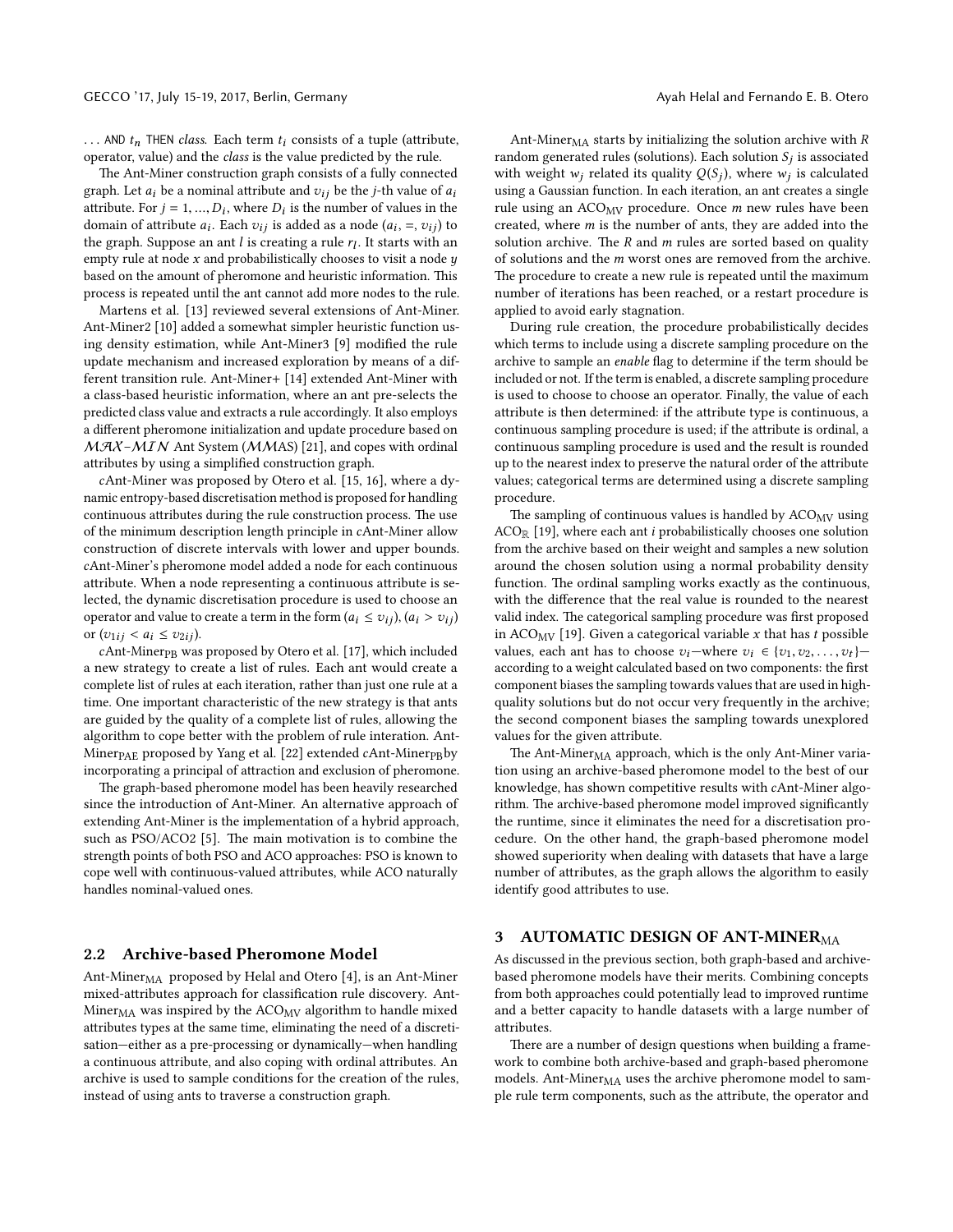Automatic Design of Ant-Miner Mixed Attributes for Classification Rule Discovery GECCO '17, July 15-19, 2017, Berlin, Germany

| Algorithm 1: High-level pseudocode of Ant-Miner <sub>MA+G</sub>      |  |  |  |  |  |  |
|----------------------------------------------------------------------|--|--|--|--|--|--|
| Data: training data                                                  |  |  |  |  |  |  |
| <b>Result:</b> list of rules                                         |  |  |  |  |  |  |
| RuleList $\leftarrow \{\}$<br>1                                      |  |  |  |  |  |  |
| while $TrainingDataSize() < \text{MaxUncovered}$ do<br>$\mathbf 2$   |  |  |  |  |  |  |
| $A \leftarrow$ Generate Random Rules<br>3                            |  |  |  |  |  |  |
| while $t_i$ MaxIterations and not Restarted do<br>$\bf{4}$           |  |  |  |  |  |  |
| $A_t \leftarrow \{\}$<br>5                                           |  |  |  |  |  |  |
| while $i$ ; number of ants do<br>6                                   |  |  |  |  |  |  |
| $R_i \leftarrow$ Create New Rule (Section 3.1)<br>7                  |  |  |  |  |  |  |
| $R_i \leftarrow$ Prune( $R_i$ ) (Section 3.2)<br>8                   |  |  |  |  |  |  |
| $i \leftarrow i + 1$<br>9                                            |  |  |  |  |  |  |
| $A_t \leftarrow R_i$<br>10                                           |  |  |  |  |  |  |
| end<br>11                                                            |  |  |  |  |  |  |
| $A \leftarrow$ UpdateArchive( $A_t$ ) (Section 3.3)<br>12            |  |  |  |  |  |  |
| $A \leftarrow$ UpdateGraph $(A_t)$ (Section 3.3)<br>13               |  |  |  |  |  |  |
| $t \leftarrow t + 1$<br>14                                           |  |  |  |  |  |  |
| if $stagnation()$ then<br>15                                         |  |  |  |  |  |  |
| $Restart(A)$ (Section 3.3.3)<br>16                                   |  |  |  |  |  |  |
| $Restarted \leftarrow True$<br>17                                    |  |  |  |  |  |  |
| end<br>18                                                            |  |  |  |  |  |  |
| end<br>19                                                            |  |  |  |  |  |  |
| $R_{best} \leftarrow$ BestRule(A) (Section 3.2)<br>20                |  |  |  |  |  |  |
| RuleList $\leftarrow$ RuleList + $R_{best}$<br>21                    |  |  |  |  |  |  |
| TrainingData $\leftarrow$ TrainingData – covered( $R_{best}$ )<br>22 |  |  |  |  |  |  |
| end<br>23                                                            |  |  |  |  |  |  |
| 24 return RuleList                                                   |  |  |  |  |  |  |
|                                                                      |  |  |  |  |  |  |

the value; ants in cAnt-Miner traverse the graph-based pheromone model to create rules, using the pheromones deposited on each node as an indication of the current best attributes-value pairs, and in the case of continuous attributes, they use a dynamic discretisation procedure based on the entropy measure.

The design questions that we are interested in this work are:

- (1) Should the archive pheromone model be used only for continuous values, or should it also be used for nominal and ordinal values?
- (2) Should the operator be selected using the archive pheromone model, or should it be added to the graph pheromone model?
- (3) How should both pheromone models be updated?

Instead of following a manual approach of testing each possible configuration of Ant-Mine $r_{\text{MA}}$ , which would require large amount of human and computational time, we propose the use of an automated algorithm configuration tool to obtain a high-performing Ant-Miner<sub>MA</sub> variant. We are inspired by the work of Lopez and Stützle [[12\]](#page-7-17), which used I/F-Race [\[1,](#page-7-18) [11\]](#page-7-19) to deal with the automatic design and configuration of parameters to obtain a multi-objective ant colony optimization algorithm. In order to use an automatic configuration tool, we created a framework of design algorithmic components from which new variants of Ant-Miner $_{\text{MA}}$  could be generated.

On a high level, Ant-Miner $_{\rm MA+G}$  starts with an empty list of rules and iteratively adds the best rule found along the iterative process while the number of uncovered training examples is greater than a maximum uncovered value. It uses the same rule creation loop

<span id="page-3-1"></span>

|                  | Table 1: Algorithmic components of the proposed Ant- |  |  |  |
|------------------|------------------------------------------------------|--|--|--|
| Miner $MA + G$ . |                                                      |  |  |  |

| Design components                                                                                                                               |  |  |  |  |  |
|-------------------------------------------------------------------------------------------------------------------------------------------------|--|--|--|--|--|
| Ordinal attributes:                                                                                                                             |  |  |  |  |  |
| 1: Using ordinal with range condition                                                                                                           |  |  |  |  |  |
| 2: Using Ordinal without range condition<br>3: Not using ordinal                                                                                |  |  |  |  |  |
|                                                                                                                                                 |  |  |  |  |  |
| Operator selection:                                                                                                                             |  |  |  |  |  |
| $\left\{ \begin{array}{ll} 2: \text{Using archive for sampling conditions}\\ 1: \text{Using graph for choosing conditions} \end{array} \right.$ |  |  |  |  |  |
|                                                                                                                                                 |  |  |  |  |  |
| Categorical attributes:                                                                                                                         |  |  |  |  |  |
| 1: Archive sampling                                                                                                                             |  |  |  |  |  |
|                                                                                                                                                 |  |  |  |  |  |
| 2: Archive sampling and not equal condition<br>3: Using graph for choosing categorical value                                                    |  |  |  |  |  |
| Prune Quality Function:                                                                                                                         |  |  |  |  |  |
| See Table 2                                                                                                                                     |  |  |  |  |  |
| Selection Quality Function:                                                                                                                     |  |  |  |  |  |
| See Table 2                                                                                                                                     |  |  |  |  |  |
| Pheromone limits:                                                                                                                               |  |  |  |  |  |
| $\left\{\begin{array}{ll} 1: \textrm{Max-Min limits} \\ 2: \textrm{No limits} \end{array}\right.$                                               |  |  |  |  |  |
|                                                                                                                                                 |  |  |  |  |  |
| Archive top rule updates graph pheromone model:                                                                                                 |  |  |  |  |  |
|                                                                                                                                                 |  |  |  |  |  |
|                                                                                                                                                 |  |  |  |  |  |
| 1: First iteration after the archive is created<br>2: At the end of each iteration<br>3: Never updates                                          |  |  |  |  |  |
| Updating graph pheromone model with:                                                                                                            |  |  |  |  |  |
| $1\mathrm{:}$ Best iteration rule                                                                                                               |  |  |  |  |  |
| 2: All rules added to the archive                                                                                                               |  |  |  |  |  |
| Value used to update graph pheromone model:                                                                                                     |  |  |  |  |  |
| $\int$ 1: Weight of the rule in the archive<br>2: Quality of the rule                                                                           |  |  |  |  |  |
|                                                                                                                                                 |  |  |  |  |  |
| Pheromone restart:                                                                                                                              |  |  |  |  |  |
| 1: Restart both the pheromone models                                                                                                            |  |  |  |  |  |
| $2:$ No $\,$ restart                                                                                                                            |  |  |  |  |  |

<span id="page-3-0"></span>as Ant-Miner<sub>MA</sub>. Algorithm [1](#page-2-1) shows the high-level pseudocode of the Ant-Miner $_{\rm MA+G}$  algorithm.

The following subsections present the different design approaches that were implemented in Ant-Mine $r_{MA+G}$ -a summary of the algorithmic components are shown in Table [1.](#page-2-2) We divided the design approaches into several algorithmic components and grouped them into three main categories: (1) rule construction; (2) pheromone model; and (3) quality function configurations.

#### 3.1 Rule Construction

A crucial design decision when combining both pheromone models is defining each pheromone model's contribution in solution creation. This problem is exacerbated by the fact that there are two different ways to create a solution and we want to find the optimal approach between both construction methods. The following sections will show different algorithmic approaches for operator, ordinal and categorical attributes selection. Note that we do not consider using a graph-based model to select continuous attributes values, since this would involve using a discretisation procedure.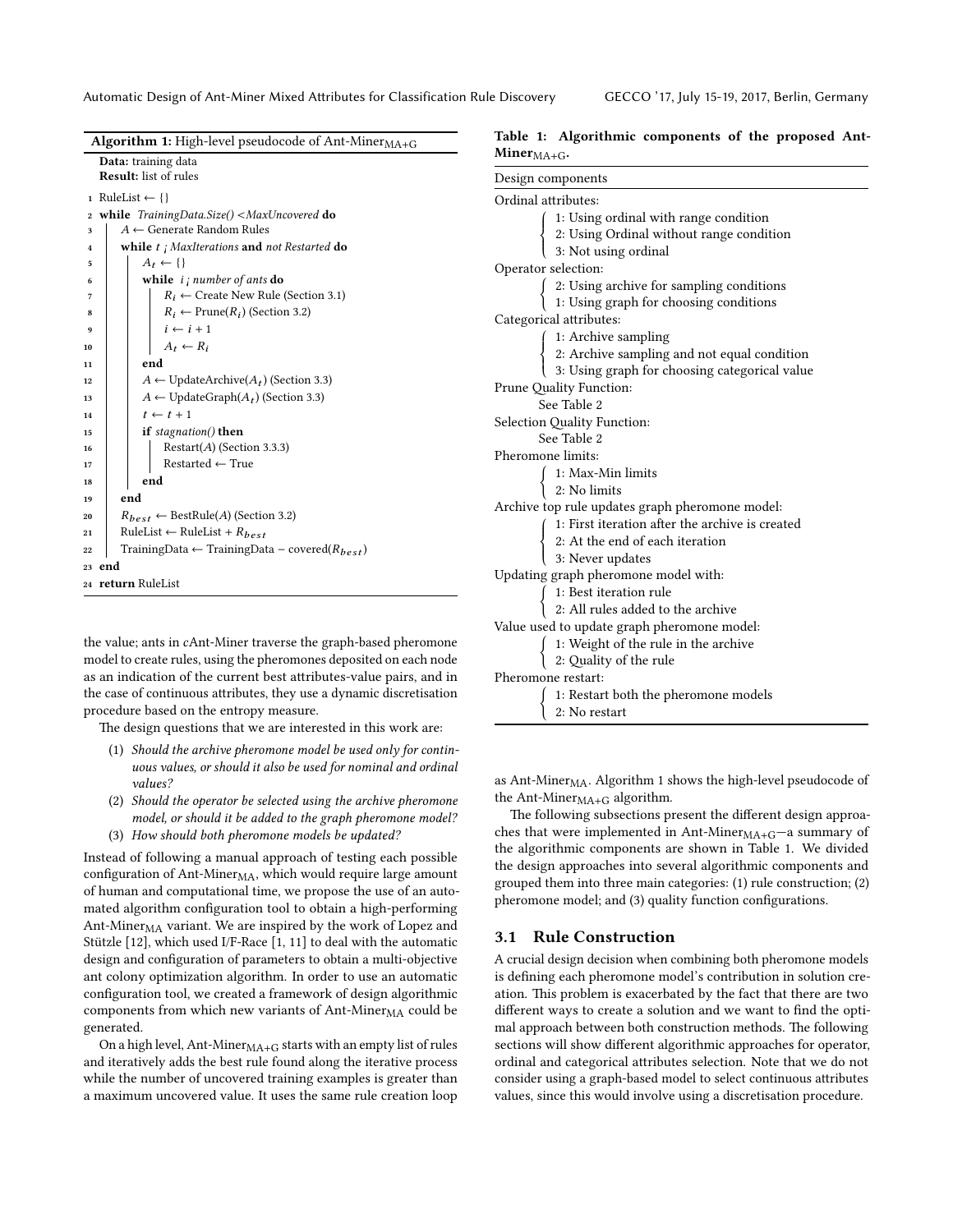<span id="page-4-3"></span>The basic framework of Ant-Miner $<sub>MA+G</sub>$  consists of a fully con-</sub> nected construction graph. Let  $a_i$  be an attribute,  $i = 1, ..., n$  where  $n$  is the number of attributes; each attribute is added as a node  $(a_i)$  to the graph. Suppose an ant  $l$  is generating a rule  $r_l$ . It starts with an empty rule at node  $i$  and probabilistically chooses to visit a node *j* based on the amount of pheromone on the edge  $E_{ij}$ . For the value selection, we will always use the archive model to sample the continuous value using a continuous sampling procedure on the subset of the archive rules that a term enabled using the same attribute and operator.

3.1.1 Ordinal attributes. Ant-Miner $_{\text{MA}+\text{G}}$  framework implements a procedure for ordinal attribute, where it uses the continuous sampling procedure from  $ACO_{MV}$  on the indexes of the ordinal values. This was based on  $ACO_{MV}$  approach to benefit from the natural order of the ordinal attribute values. The possible conditions used for Ant-Miner<sub>MA+G</sub> ordinal attributes are  $\{a_i \le v, a_i > v\}$ ,  $v_1 < a_i \le v_2$ )}—the latter is referred to as RANGE. Ant-Miner $_{\text{MA+G}}$ framework implements three possible approaches to handle ordinal attributes:

- (1) Sampling from three possible operators  $\{\leq,>,\}$  RANGE};
- (2) Sampling from two possible operators  $\{\leq,>\}$ ;
- (3) Handling ordinal attributes as categorical attribute without any special treatment—i.e., conditions are always in the form  $a_i = v$ .

<span id="page-4-1"></span>3.1.2 Categorical attributes. Ant-Miner $_{\text{MA}+\text{G}}$  implements a procedure for categorical attribute, where it use the discrete sampling procedure from  $ACO_{MV}$  on the indexes of the categorical value on the archive rules. The only possible condition used for Ant-Miner<sub>MA+G</sub> categorical attributes is  $a_i = v$ . Ant-Miner<sub>MA+G</sub> framework implements three possible approaches to handle categorical attributes:

- (1) The archive pheromone model is used to sample the value;
- (2) The archive pheromone model is used to sample the value and only of two possible operators  $\{=\neq\};$
- (3) The graph pheromone model is used for categorical values each categorical node has the form (attribute,  $=$ , value) and there is a node for each value in the domain of the attribute (refer to section [2.1\)](#page-0-1).

3.1.3 Operator configurations. Ant-Mine $r_{MA+G}$  uses the archive to sample operators using a discrete sampling procedure. The framework has two possible approaches to handle operator selection:

- (1) The archive pheromone model is used to select the operator according to the attribute type, similar to Ant-Miner $_{\text{MA}}$ procedure;
- <span id="page-4-0"></span>(2) The graph pheromone model is used to select the operator. In this case, each node of the graph consists of a pair (attribute, operator). Let  $a_c$  be a categorical attribute, each attribute will be associated with the equal operator and added as a node to the graph, such as  $(a<sub>c</sub>, =)$ . Let  $a<sub>r</sub>$  be a continuous attribute, each attribute will be associated with three operators and three nodes will be added to the graph, such as  $(a_r, \leq), (a_r, >)$  and  $(a_r, \text{RANGE})$ . Finally, let  $a_o$  be an ordinal attribute, each attribute will be associated with two operators and two nodes will be added to the graph, such as  $(a_0, \leq)$  and  $(a_0, \geq)$ .

|                  |  | Table 2: Rule qualify function used for pruning and selec- |  |  |  |
|------------------|--|------------------------------------------------------------|--|--|--|
| tion procedures. |  |                                                            |  |  |  |

| Functions                                                                                                                          | Parameter               |
|------------------------------------------------------------------------------------------------------------------------------------|-------------------------|
| Precision (P)<br>$\frac{TP}{TP+FP}$                                                                                                |                         |
|                                                                                                                                    |                         |
| Confidence Coverage (CC)<br>$\frac{TP}{TP+FP} + \frac{TP}{SM}$                                                                     |                         |
| Cost measure (CM)                                                                                                                  | $c = 0.437$             |
| $(c \times TP) - ((1 - c) \times FP)$                                                                                              |                         |
| Fmeasure (FM)<br>$\frac{(1+\beta^2)\cdot\frac{TP}{TP+FN}\cdot\frac{TP}{TP+FP}}{\beta^2\cdot\frac{TP}{TP+FN}\cdot\frac{TP}{TP+FP}}$ | $\beta = 0.5$           |
| Jaccard (J)                                                                                                                        |                         |
| $\frac{TP}{TP + FP + FN}$                                                                                                          |                         |
| Klosgen (K)<br>$\left(\frac{TP+FP}{S}\right)^{\omega} \cdot \left(\frac{TP}{TP+FP} - \frac{TP+FN}{S}\right)$                       | $\omega = 0.4323$       |
| Laplace $(L)$<br>$\frac{TP+1}{TP+FP+k}$                                                                                            | $k = number of classes$ |
| MEstimate (ME)<br>$\frac{TP+m.\frac{TP}{S}}{TP+FP+m}$                                                                              | $m = 22.466$            |
| Relative Cost Measure (RCM)<br>$cr \times \frac{TP}{TP+FN} - (1 - cr) \times \frac{FP}{TN+FP}$                                     | $cr = 0.342$            |
| Precision Inverted (PI)<br>$\frac{(FP+TN)-FP}{(S)-(TP+FP)}$                                                                        |                         |
| MEstimate Inverted (MEI)<br>$\frac{(FP+TN)+m \times \frac{TP+FN}{S}}{(S)-(TP+FP+m)}$                                               | $m = 22.466$            |
| Laplace Inverted (LI)<br>$\frac{(FP+TN)-FP+1}{(S)-(TP+FP+k)}$                                                                      | $k = number of classes$ |
| Sensitivity and Specificity(SS)<br>$\frac{TP}{TP+FN} \times \frac{TN}{TN+FP}$                                                      |                         |

#### <span id="page-4-2"></span>3.2 Quality Function Configurations

The quality function configurations in the rule creation process typically represent a trade off between consistency and coverage-i.e., they prefer rules that cover as few negative and as many positive instances as possible  $[3, 6]$  $[3, 6]$ . A quality function is used in two different places in this process: (i) in evaluating rule refinements in the pruning process, where it bias the selection of refinements of the current rule to be explored; (ii) in rule evaluation, where it bias the selection of the rules that are added to the list of rules.

Stecher et al. [\[20\]](#page-7-22) argued that these tasks should be treated separately and be evaluated with separate functions. Rule refinements function in Ant-Miner $_{MA+G}$  are used in the pruning procedure, while rule selection functions are used in the archive sorting and selection of rules to added to the model. We implemented thirteen different functions, presented in Table [2.](#page-3-1) For the parametric rule quality functions, we used the default parameter values proposed in [\[6\]](#page-7-21)—these are shown in the 'Parameter' column in Table [2.](#page-3-1) We use a series of shorthand to condense the equations, as below:

• TP (True Positives): The number of instances covered by a rule that belong to the class predicted by the rule;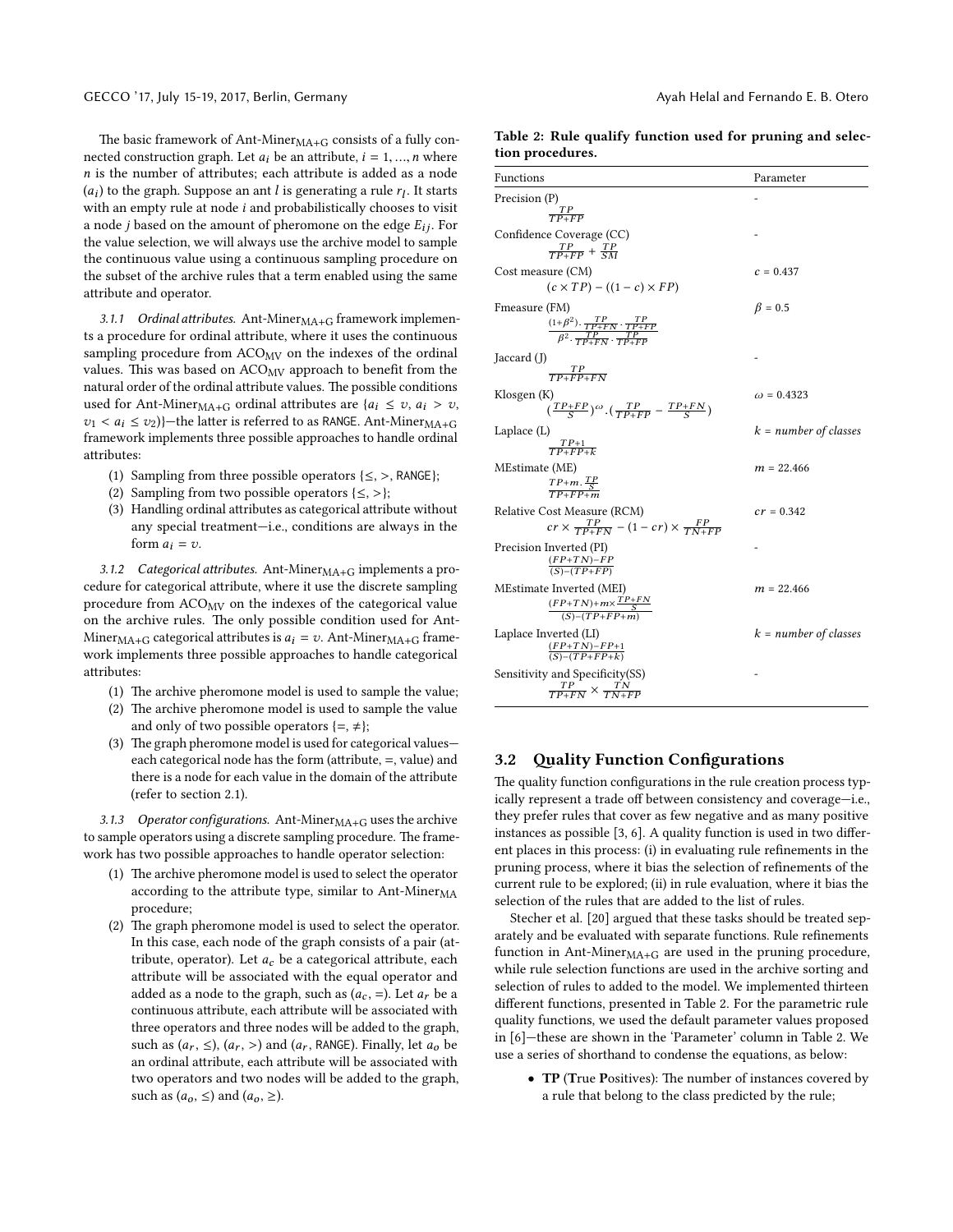<span id="page-5-2"></span>Automatic Design of Ant-Miner Mixed Attributes for Classification Rule Discovery GECCO '17, July 15-19, 2017, Berlin, Germany

Table 3: I/F-Race configurations of Ant-Miner $_{\rm MA+G}$ , where the starred configurations values are found in Table [1.](#page-2-2)

|                                        | AntMinerMA   |           |                |                |           |           |  |  |  |
|----------------------------------------|--------------|-----------|----------------|----------------|-----------|-----------|--|--|--|
| Configurations                         | $\mathbf{1}$ | 2         | 3              | 4              | 5         | 6         |  |  |  |
| Local Search                           | 0.893        | 0.412     | 0.487          | 0.118          | 0.112     | 0.964     |  |  |  |
| Convergence                            | 0.109        | 0.715     | 0.231          | 0.754          | 0.216     | 0.808     |  |  |  |
| <b>Archive Size</b>                    | 47           | 105       | 9              | 54             | 108       | 12        |  |  |  |
| Max Iterations                         | 1648         | 757       | 1442           | 719            | 704       | 1820      |  |  |  |
| Uncovered Instances by model           | 16           | 10        | 14             | 19             |           | 9         |  |  |  |
| Minimum covered by rule                | 11           | 10        | 15             | 10             | 17        | 8         |  |  |  |
| Ant Colony Size                        | 26           | 9         | 86             | 36             | 34        | 74        |  |  |  |
| Stagnation Limit                       | 26           | 78        | 32             | 82             | 15        | 18        |  |  |  |
| Prune Quality                          |              | CC        | CM             | LI             | SS        |           |  |  |  |
| Selection Quality                      | SS           | SS        | <b>SS</b>      | SS             | SS        | SS        |  |  |  |
| Ordinal attributes*                    |              | 2         | 3              | $\overline{2}$ |           |           |  |  |  |
| Conditions*                            |              |           |                |                |           |           |  |  |  |
| Categorical Attributes*                |              |           |                |                |           |           |  |  |  |
| Top Rule updating the Graph Pheromone* |              |           |                |                |           |           |  |  |  |
| Updating the Graph Pheromone*          |              |           |                |                |           |           |  |  |  |
| The Value Graph Pheromone Model*       |              |           |                |                |           |           |  |  |  |
| Restart*                               |              |           |                |                |           |           |  |  |  |
| Pheromone Type*                        |              | 2         | $\overline{2}$ |                |           |           |  |  |  |
| Pheromone Initial                      | NA           | <b>NA</b> | <b>NA</b>      | 2.491          | <b>NA</b> | NA        |  |  |  |
| Evaporate Factor                       | NA           | <b>NA</b> | NA             | 0.809          | NA        | <b>NA</b> |  |  |  |
| Pheromone Best                         | NA           | NA        | NA             | 0.917          | NA        | NA        |  |  |  |

#### Table 4: Training datasets.

| Dataset        | <b>Size</b> | Ordinal  | Categorical | Continuous |
|----------------|-------------|----------|-------------|------------|
| ionosphere     | 351         | $\theta$ | 0           | 34         |
| dermatology    | 366         | 33       | $\Omega$    |            |
| cylinder-bands | 540         | 2        | 14          | 19         |
| annealing      | 898         | $\theta$ | 29          | 9          |
| credit-g       | 1000        | 11       | 2           |            |
| MiceProtein    | 1080        | $\Omega$ | 3           | 77         |
| HillValley     | 1212        | $\Omega$ | 0           | 100        |
| eb             | 45781       | $\Omega$ |             | 2          |
| adult          | 48842       | $\Omega$ | 8           | 6          |
| SkinNonSkin    | 245057      |          |             | 3          |

- FP (False Positives): The number of instances covered by a rule that do not belong to the class predicted by the rule;
- TN (True Negatives): The number of instances not covered by a rule that do not belong to the class predicted by the rule;
- FN (False Negatives): The number of instances not covered by a rule that belong to the class predicted by the rule;
- $S(TP + FP + TN + FN)$ : The total number of training instances.

#### 3.3 Pheromone Models Configurations

<span id="page-5-1"></span>There are three configurations regarding how the pheromone models are used in Ant-Miner $_{\text{MA}+\text{G}}$ .

3.3.1 Graph Pheromone Model. Ant-Miner extensions used different graph pheromone update procedures. One of the most common update procedures based on the  $MAX-MIN$  Ant System ( $MMAS$ ) [\[21\]](#page-7-12). In the Ant-Miner $_{MA+G}$  framework, there are two approaches for updating the graph pheromone model:

#### Table 5: Testing datasets.

<span id="page-5-0"></span>

| Dataset          | Size    | Ordinal        | Categorical    | Continuous |
|------------------|---------|----------------|----------------|------------|
| breast-tissue    | 106     | $\theta$       | $\theta$       | 9          |
| iris             | 150     | $\theta$       | $\theta$       | 4          |
| wine             | 178     | $\theta$       | $\theta$       | 13         |
| parkinsons       | 195     | $\theta$       | $\theta$       | 22         |
| glass            | 214     | $\theta$       | $\theta$       | 9          |
| breast-l         | 286     | 4              | 5              | $\theta$   |
| heart-h          | 294     | 3              | 3              | 7          |
| heart-c          | 303     | 3              | 3              | 7          |
| liver-disorders  | 345     | $\theta$       | $\theta$       | 6          |
| breast-w         | 569     | $\theta$       | $\theta$       | 30         |
| balance-scale    | 625     | 4              | $\Omega$       | 0          |
| credit-a         | 690     | $\overline{4}$ | 4              | 6          |
| pima             | 768     | $\theta$       | $\theta$       | 8          |
| MolecularBiology | 3189    | $\theta$       | 60             | $\theta$   |
| ChoralsHarmony   | 5665    | $\theta$       | 13             | 1          |
| Mushroom         | 8124    | $\theta$       | 22             | $\theta$   |
| PenDigits        | 10992   | $\theta$       | $\theta$       | 16         |
| Magic            | 19020   | $\theta$       | $\Omega$       | 10         |
| CardClients      | 30000   | 7              | $\overline{2}$ | 14         |
| Nomao            | 34465   | $\theta$       | 29             | 89         |
| bank-additional  | 41188   | $\theta$       | 10             | 10         |
| connect4         | 67557   | $\theta$       | 42             | $\theta$   |
| diabetes         | 101766  | $\overline{2}$ | 34             | 11         |
| ForestType       | 581012  | $\theta$       | 44             | 10         |
| PokerHand        | 1025010 | 5              | $\mathbf{0}$   | 5          |

(1) MMAS, where the parameters are shown in Table [8;](#page-7-23)

(2) Ant-Miner, where the pheromone associated with each term occurring in the rule created by an ant is increased in proportion to the quality of the rule in question; the pheromone associated with each term that does not occur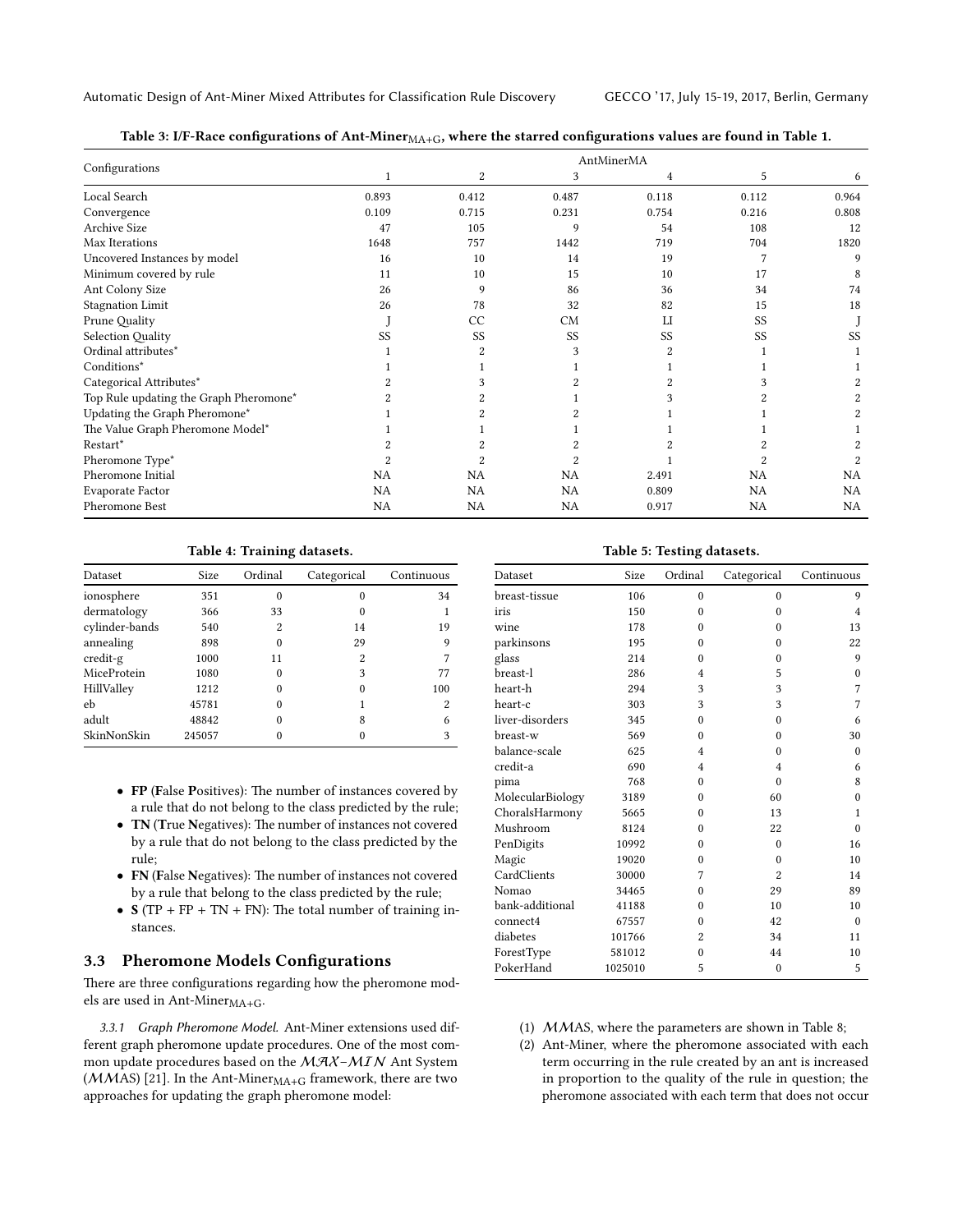|                  |                |                  | Ant-Miner $_{\rm MA+G}$ |                |                |                |                       |              |
|------------------|----------------|------------------|-------------------------|----------------|----------------|----------------|-----------------------|--------------|
| Dataset          | 1              | $\boldsymbol{2}$ | 3                       | $\overline{4}$ | 5              | 6              | Ant-Miner $_{\rm MA}$ | cAnt-Miner   |
| breast-tissue    | 64.81 [0.94]   | 63.35 [0.83]     | 66.07 [0.76]            | 65.83 [0.72]   | 65.84 [0.63]   | 66.93 [0.68]   | 60.24 [0.97]          | 64.24 [0.24] |
| iris             | 94.98 [0.22]   | 94.80 [0.27]     | 94.40 [0.26]            | 95.16 [0.20]   | 95.02 [0.17]   | 95.33 [0.13]   | 93.60 [0.31]          | 94.27 [0.11] |
| wine             | 92.61 [0.50]   | 93.05 [0.39]     | 92.00 [0.32]            | 92.69 [0.39]   | 92.72 [0.49]   | 93.34 [0.47]   | 90.78 [0.40]          | 93.52 [0.07] |
| parkinsons       | 83.77 [0.58]   | 86.06 [0.49]     | 84.71 [0.72]            | 82.40 [0.57]   | 84.39 [0.48]   | 84.09 [0.57]   | 86.29 [0.64]          | 85.22 [0.40] |
| glass            | 67.52 [0.39]   | 68.72 [0.56]     | 65.04 [0.57]            | 66.42 [0.66]   | 63.15 [0.77]   | 68.27 [0.49]   | 63.24 [0.50]          | 59.18 [0.32] |
| breast-l         | 71.95 [0.39]   | 73.73 [0.42]     | 72.24 [0.26]            | 72.94 [0.41]   | 70.23 [0.31]   | 72.54 [0.38]   | 71.46 [0.34]          | 76.17 [0.11] |
| heart-h          | 60.90 [0.39]   | 61.81 $[0.30]$   | 60.08 [0.38]            | 59.47 [0.48]   | 59.67 [0.43]   | 60.39 [0.51]   | 64.37 [0.29]          | 64.81 [0.33] |
| heart-c          | 55.59 [0.53]   | 55.99 [0.30]     | 55.97 [0.25]            | 55.64 [0.38]   | 55.99 [0.39]   | 55.36 [0.36]   | 56.94 [0.54]          | 57.42 [0.32] |
| liver-disorders  | 61.44 $[0.48]$ | 63.76 [0.61]     | 64.41 [0.53]            | 62.47 [0.41]   | 62.97 [0.22]   | 61.89 [0.60]   | 63.13 [0.49]          | 62.26 [0.18] |
| breast-w         | 93.58 [0.26]   | 93.22 [0.33]     | 93.29 [0.22]            | 91.67 [0.20]   | 93.75 [0.22]   | 93.48 [0.19]   | 93.53 [0.22]          | 94.28 [0.11] |
| balance-scale    | 73.56 [0.31]   | 74.38 [0.28]     | 73.30 [0.23]            | 73.34 [0.32]   | 74.97 [0.35]   | 74.00 [0.32]   | 80.10 [0.22]          | 68.34 [0.08] |
| credit-a         | 85.29 [0.19]   | 85.59 [0.15]     | 85.08 [0.18]            | 85.10 [0.20]   | 85.30 [0.16]   | 85.01 [0.17]   | 85.19 [0.22]          | 85.74 [0.11] |
| pima             | 73.81 [0.39]   | 73.51 [0.27]     | 74.45 [0.20]            | 72.80 [0.30]   | 73.63 [0.37]   | 72.75 [0.42]   | 75.30 [0.21]          | 67.45 [0.07] |
| MolecularBiology | 84.09 [0.37]   | 69.92 [0.65]     | 83.46 [0.39]            | 79.46 [0.58]   | 83.66 [0.49]   | 84.52 [0.36]   | 56.09 [0.20]          | 81.31 [0.74] |
| ChoralsHarmony   | 61.42 [0.12]   | 60.44 [0.12]     | 62.18 [0.11]            | $61.31$ [0.12] | 60.16 [0.13]   | 62.51 [0.10]   | 64.14 [0.15]          | 60.66 [0.11] |
| Mushroom         | 97.46 [0.15]   | 97.05 [0.20]     | 98.89 [0.08]            | 96.82 [0.23]   | 93.98 [0.17]   | 98.52 [0.10]   | 99.71 [0.02]          | 95.10 [0.27] |
| PenDigits        | 82.15 [0.16]   | 81.07 [0.31]     | 86.18 [0.23]            | 79.21 [0.25]   | 85.76 [0.15]   | 86.28 [0.14]   | 71.56 [0.30]          | 56.92 [0.03] |
| Magic            | $80.65$ [0.06] | $81.35$ [0.14]   | 81.74 [0.08]            | 80.10 [0.19]   | $81.31$ [0.06] | $80.61$ [0.17] | 82.67 [0.05]          | 70.41 [0.01] |
| CardClients      | 81.42 [0.12]   | 81.18 [0.10]     | 81.44 [0.04]            | 80.82 [0.12]   | 81.55 [0.05]   | 81.07 [0.11]   | 81.80 [0.02]          | 80.63 [0.00] |
| Nomao            | 88.74 [0.28]   | 89.76 [0.26]     | 90.99 [0.23]            | 86.84 [0.28]   | 88.68 [0.26]   | 90.77 [0.10]   | 87.77 [0.05]          | 90.66 [0.02] |
| bank-additional  | $90.60$ [0.02] | 90.32 [0.03]     | $90.74$ [0.02]          | $90.41$ [0.02] | 90.57 [0.04]   | 90.62 [0.03]   | 89.49 [0.02]          | 89.87 [0.01] |
| connect4         | 67.90 [0.04]   | 67.42 [0.06]     | 69.51 [0.08]            | 67.72 [0.06]   | 67.49 [0.04]   | 68.37 [0.06]   | 68.18 [0.02]          | 67.83 [0.01] |
| diabetes         | 56.01 $[0.03]$ | 54.09 [0.03]     | 55.87 [0.05]            | 56.10 [0.03]   | 54.24 [0.05]   | 55.89 [0.07]   | 55.92 [0.09]          | 54.17 [0.13] |
| ForestType       | 68.92 [0.17]   | 67.25 [0.27]     | 69.51 [0.53]            | 67.02 [0.21]   | 69.09 [0.21]   | 69.15 [0.33]   | 68.38 [0.07]          | 63.07 [0.07] |
| PokerHand        | $50.23$ [0.01] | 50.25 [0.01]     | 51.39 [0.04]            | 51.56 [0.04]   | 51.74 [0.03]   | 50.24 [0.00]   | 52.01 [0.04]          | 50.20 [0.00] |
| Average Rank     | 4.52           | 4.6              | 3.68                    | 5.52           | 4.44           | 3.88           | 4.08                  | 5.28         |

<span id="page-6-0"></span>Table 6: Average predictive accuracy (average [standard deviation]) over 15 runs of tenfold cross-validation. The last row of the table shows the average rank of the algorithm. The best value of a given dataset is shown in bold.

in the rule is decreased by normalizing all the pheromones values after the update.

3.3.2 Updating Pheromone Models. The level of interaction between the two pheromone models could range from no interaction at all, to close interaction between them, as below:

- (i) Archive top rule updates graph pheromone model:
	- $(1)$  In the first iteration after the archive is created;
	- (2) At the end of each iteration;
	- (3) Never updates the graph pheromone.
- (ii) The graph pheromone model is updated with:
	- $(1)$  The best iteration rule;
	- (2) All rules that have been added to the archive.
- (iii) The value used to update the graph pheromone model: (1) The weight of the rule in the archive;
	- (2) A value proportional to the quality of the rule.

3.3.3 Restart procedure. The restart procedure resets both pheromone models to the start point without forgetting the best-so-far solution in the archive. It is used to avoid premature stagnation of the algorithm. The reset procedure is triggered (only once) by observing a number of consecutive iterations without improvement on the quality of the best rule so far. It works by randomly initializing the archive and resetting graph pheromone values to their initial value.

#### 4 COMPUTATIONAL RESULTS

Our computational experiments were computed using 35 publicly available dataset from the UCI Machine Learning Repository [\[8\]](#page-7-24). The datasets were divided into two sets: a training set (shown in Table [4\)](#page-4-1) and a testing set (shown in Table [5\)](#page-4-2).

In the first part the experiments, our goal is automatically design a better variant for Ant-Miner $_{\rm MA}$  algorithm using the proposed con-figurable framework Ant-Miner<sub>MA+G</sub> discussed in Section [3](#page-1-0) using automatic configuration method I/F-Race. I/F-Race is a state-of-theart automatic configuration method to deal with continuous, categorical, and discrete parameters. I/F-Race generates new candidate configurations and performs races to discard the worst-performing ones. Within a single race of I/F-Race, candidate configurations run on one instance at a time and a Friedman test followed by a post-test analysis is applied to discard configurations that show a sufficient statistical evidence that they perform worse than the remaining ones. After only a small number of configurations remain in the race, the race stops. A new race starts with the best configurations previously found and with new candidate configurations generated from the best configurations using a simple probabilistic model. The automatic configuration process stops after reaching a given maximum budged, usually specified as a maximum number of runs or a time limit.

López-Ibáñnez and Stutzle [[12\]](#page-7-17) showed that fully configuring the design components and ACO parameter settings has an advantage. This may be due to interaction between the design components and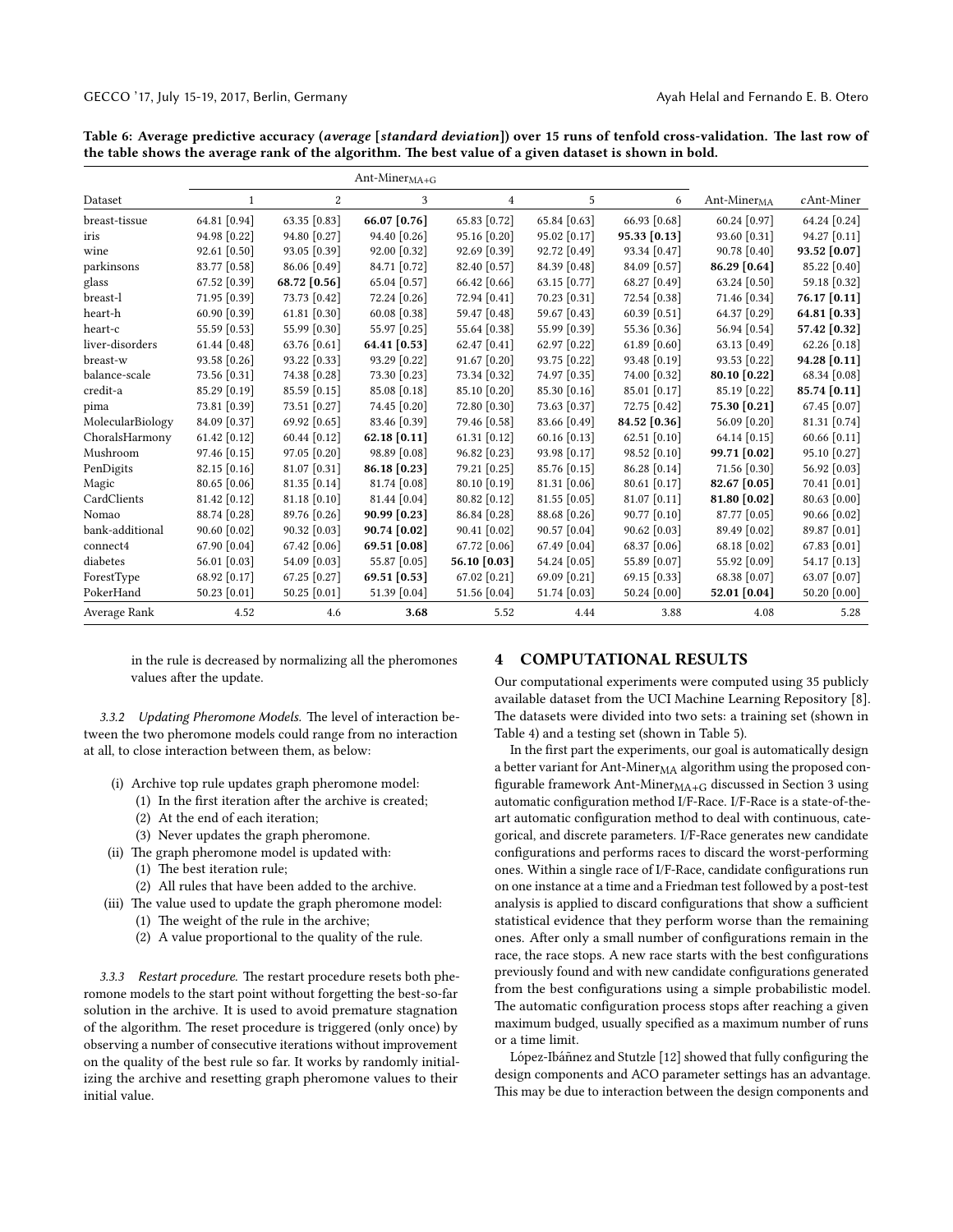<span id="page-7-25"></span><span id="page-7-18"></span><span id="page-7-1"></span>

|                  |              |          | $Ant\text{-}Miner_{MA+G}$ |          |          |          |                                                    |            |
|------------------|--------------|----------|---------------------------|----------|----------|----------|----------------------------------------------------|------------|
| Dataset          | $\mathbf{1}$ | 2        | 3                         | 4        | 5        | 6        | $\mathrm{Ant}\text{-}\mathrm{Miner}_{\mathrm{MA}}$ | cAnt-Miner |
| breast-tissue    | 1.19         | 1.34     | 1.41                      | 1.97     | 1.36     | 0.86     | 0.38                                               | 0.67       |
| iris             | 0.48         | 0.94     | 0.86                      | 1.04     | 0.93     | 0.75     | 0.28                                               | 0.49       |
| wine             | 1.13         | 1.19     | 1.13                      | 1.46     | 1.16     | 0.85     | 0.56                                               | 0.56       |
| parkinsons       | 1.18         | 1.51     | 1.68                      | 1.73     | 1.58     | 1.36     | 0.78                                               | 2.87       |
| glass            | 1.51         | 2.11     | 2.15                      | 3.09     | 1.93     | 2.00     | 0.50                                               | 2.66       |
| breast-l         | 1.17         | 1.12     | 1.82                      | 1.90     | 1.55     | 1.11     | 0.54                                               | 1.28       |
| heart-h          | 1.66         | 2.37     | 3.02                      | 3.70     | 2.33     | 2.47     | 0.72                                               | 12.61      |
| heart-c          | 2.05         | 2.60     | 3.21                      | 3.44     | 2.60     | 3.03     | 0.76                                               | 10.91      |
| liver-disorders  | 1.36         | 1.87     | 2.21                      | 2.59     | 1.81     | 1.52     | 0.47                                               | 1.81       |
| breast-w         | 3.04         | 2.64     | 4.25                      | 4.07     | 3.31     | 2.64     | 2.31                                               | 5.40       |
| balance-scale    | 1.12         | 1.33     | 2.12                      | 2.09     | 1.55     | 1.34     | 0.50                                               | 5.95       |
| credit-a         | 2.44         | 2.24     | 4.43                      | 4.06     | 3.16     | 2.56     | 1.10                                               | 11.57      |
| pima             | 2.46         | 2.59     | 3.61                      | 3.43     | 2.74     | 2.60     | 0.93                                               | 3.69       |
| MolecularBiology | 23.96        | 52.34    | 32.47                     | 23.29    | 63.77    | 26.95    | 12.50                                              | 345.10     |
| ChoralsHarmony   | 148.98       | 102.07   | 258.18                    | 284.83   | 100.44   | 229.80   | 11.56                                              | 6320.00    |
| Mushroom         | 11.08        | 4.91     | 25.36                     | 22.28    | 4.60     | 19.60    | 9.09                                               | 11.56      |
| PenDigits        | 173.83       | 107.12   | 294.15                    | 176.00   | 164.38   | 251.87   | 23.92                                              | 135.79     |
| Magic            | 198.34       | 145.74   | 199.70                    | 197.71   | 161.93   | 158.76   | 25.56                                              | 155.07     |
| CardClients      | 458.64       | 188.10   | 830.95                    | 409.17   | 445.07   | 546.12   | 106.17                                             | 1060.10    |
| Nomao            | 564.90       | 310.67   | 846.17                    | 804.15   | 391.73   | 433.15   | 2440.88                                            | 779.77     |
| bank-additional  | 240.03       | 121.20   | 338.18                    | 307.17   | 242.78   | 355.86   | 185.27                                             | 1970.72    |
| connect4         | 1263.02      | 878.05   | 4304.96                   | 1405.23  | 1475.85  | 2950.35  | 1259.82                                            | 14380.04   |
| diabetes         | 4043.66      | 4723.35  | 7208.30                   | 2470.67  | 9669.81  | 6363.74  | 4374.27                                            | 313685.51  |
| ForestType       | 49580.33     | 29274.07 | 72685.69                  | 35223.81 | 64891.29 | 59500.34 | 40367.47                                           | 52746.55   |
| PokerHand        | 6109.91      | 3415.63  | 11183.90                  | 10218.68 | 6755.00  | 7442.81  | 2647.72                                            | 27872.59   |
| Average Rank     | 3.32         | 3.32     | 6.6                       | 5.92     | 4.6      | 4.4      | 1.6                                                | 6.24       |

<span id="page-7-23"></span><span id="page-7-0"></span>Table 7: Average runtime over 15 runs of tenfold cross-validation. The last row of the table shows the average rank of the algorithm. The best value of a given dataset is shown in bold.

<span id="page-7-7"></span>ACO parameter settings. We therefore followed a similar approach, where I/F-Race optimises both the design components and ACO parameter settings—these are shown in Table [8.](#page-7-23) The configuration budget is set to 10000 runs. We perform five independent repetitions of the configuration process using the accuracy as the evaluation criterion. The best configuration found in each of the five runs were then used as seed candidates for a final I/F-Race configuration process. Therefore, we created six different configurations through six independent I/F-Race processes. The datasets used by the I/F-Race is shown in Table [4.](#page-4-1) It is important to note that the testing datasets are not used to evaluate the configurations.

The six configurations found by the independent runs of I/F-Race are shown in Table [3.](#page-4-3) The configuration values are presented in Ta-ble [1](#page-2-2) and the keys are used in Table [3](#page-4-3) to describe the configurations found by I/F-Race.

The resulting configurations did show the impact of using a graph pheromone model, since the option of sampling operators using the graph was used in every winning configuration. This provides evidence for our first assumption that the graph pheromone model works well with nominal values. Categorical attributes showed interesting results as two options surfaced: (1) using the graph to select the categorical value, which is the expected behaviour; and (2) sampling from archive was used when we added the not equal  $($   $\neq$   $)$  operator. Also, using the value of the rule weight of the archive proved to produce better configurations. The configuration of the quality functions showed an interesting behaviour. While different <span id="page-7-24"></span><span id="page-7-21"></span><span id="page-7-20"></span><span id="page-7-19"></span><span id="page-7-17"></span><span id="page-7-15"></span><span id="page-7-11"></span><span id="page-7-10"></span><span id="page-7-9"></span><span id="page-7-8"></span><span id="page-7-6"></span><span id="page-7-4"></span><span id="page-7-2"></span>functions were considering when pruning rules, the sensitivity and specificity dominated the configuration for evaluating rules for selection, providing a good indication of the benefit of using this function—it is the same function used in the original Ant-Miner.

<span id="page-7-5"></span>Those six configurations are evaluated on the testing datasets (shown in Table [5\)](#page-4-2) by running them 15 times in a tenfold crossvalidation (a total of 150 individual runs) on every dataset. The average results are shown in Table [6.](#page-5-2) For comparison, we ran the previous version of Ant-Miner $_{\rm MA}$  [\[4\]](#page-7-6) and cAnt-Miner [\[16\]](#page-7-5). We also measured the average runtime of the algorithms, shown in Table [7.](#page-6-0)

<span id="page-7-22"></span><span id="page-7-16"></span><span id="page-7-13"></span><span id="page-7-12"></span><span id="page-7-3"></span>Two of configurations of Ant-Miner $_{\text{MA}+\text{G}}$  showed a higher average ranking than the original Ant-Mine $r_{\text{MA}}$ , while most of the configurations showed a higher average rank than cAnt-Miner. One of the interesting datasets to look at is Nomao, which is one of the largest datasets with 34465 instances and 118 attributes: cAnt-Miner achieved a 90.66% accuracy, higher than Ant-Miner $_{\rm MA}$  (87.77% accuracy); the runtime of cAnt-Miner was 779 seconds, better than Ant-Miner $_{\text{MA}}$ (2440 seconds). This case was noted in [\[4\]](#page-7-6), where it was believed that the number of attributes did affect the Ant-Miner<sub>MA</sub> performance. Notably, the proposed Ant-Miner $_{\text{MA+G}}$ framework did show an improvement in the configuration Ant-Miner $_{\text{MA}+\text{G}}$  (3), where it achieved a better performance (90.99% accuracy) and a runtime of 846 seconds, which is still lower than Ant-Miner<sub>MA</sub>.

<span id="page-7-14"></span>We performed a Wilcoxon signed rank test (shown in Table [9\)](#page-7-25) to compare the accuracy results of Ant-Miner $<sub>MA+G</sub>$  (3), Ant-Miner $<sub>MA</sub>$ </sub></sub>